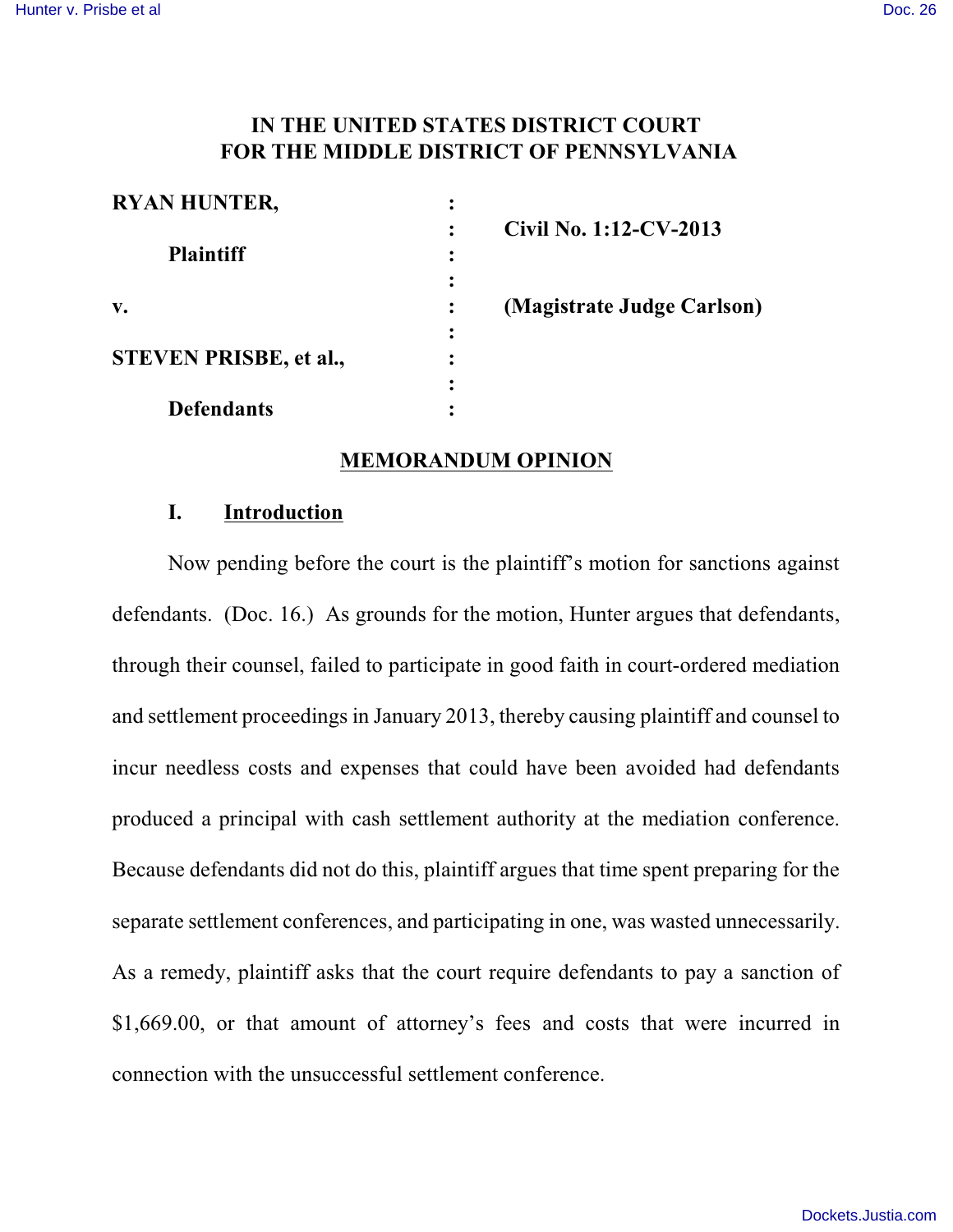Upon consideration, we do not find that sanctions are warranted at this time.<sup>1</sup> Although sanctions are not appropriate, we strongly urge all parties in the future to endeavor to communicate with greater clarity and candor the parties' positions with respect to court-ordered mandatary mediation, to avoid future misunderstandings.

#### **II. Discussion**

It is well-settled that a district court has the inherent power to sanction parties appearing before it for refusing to comply with its orders and to control litigation before it. See, e.g., Tracinda Corp. v. DaimlerChrysler AG, 502 F.3d 212, 242 (3d Cir. 2007); see also Chambers v. NASCO, Inc., 501 U.S. 32, 45-46 (1991) (stating that a court has the inherent authority to impose sanctions when an attorney has acted "in bad faith, vexatiously, wantonly, or for oppressive reasons."). Sanctions decisions rest in the sound discretion of the court and may only be reviewed for abuse of discretion, which will be found only where "the court's decision rests upon a clearly erroneous finding of fact, an errant conclusion of law or an improper application of law to fact." In re Prudential Ins. Co. Am. Sales Practice Litig. Actions, 278 F.3d 175, 181 (3d Cir. 2002) (quoting In re Orthopedic Bone Screw Products Liability Litig., 193 F.3d 781, 795 (3d Cir. 1999)).

 $\frac{1}{1}$  However, we note that in the event plaintiff is the prevailing party in this lawsuit, counsel may seek to recover the fees and costs incurred in connection with this settlement conference.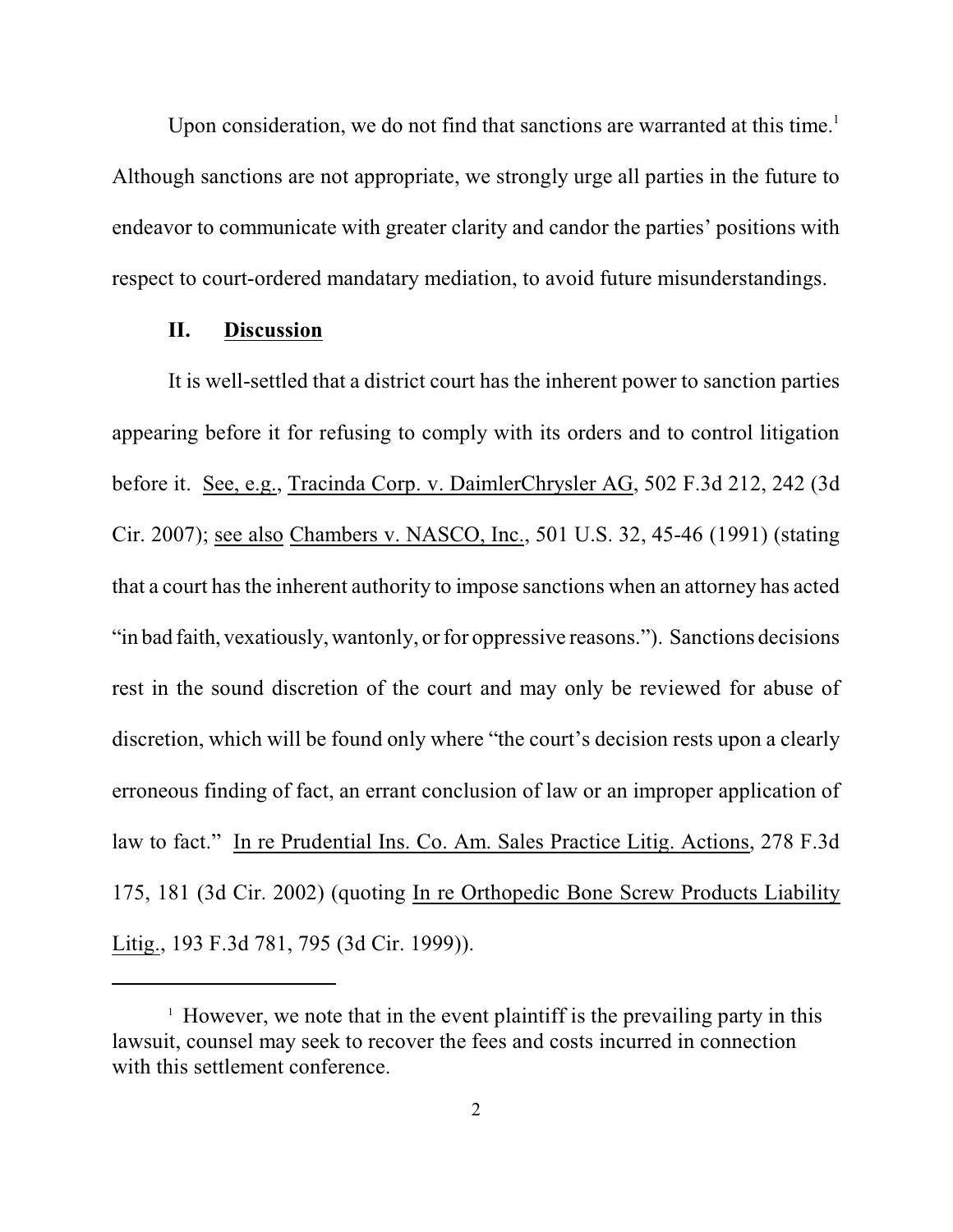In addition to the court's inherent authority, Rule 16(f) of the Federal Rules of

Civil Procedure also provides that upon a motion, or on its own motion, a court may

issue sanctions if a party or its attorney:

- (A) fails to appear at a scheduling or other pretrial conference;
- (B) is substantially unprepared to participate or does not participate in good faith – in the conference; or
- (C) fails to obey a scheduling or other pretrial order.

Fed. R. Civ. P. 16(f); see also Tracinda Corp., 502 F.3d at 242 (observing that

whereas sanctions imposed pursuant to court's inherent authority generally require

finding of bad faith, Rule 16(f) contains no such requirement). Indeed,

Relying on this Rule, [courts] have imposed sanctions based upon an attorney's failure to attend a settlement conference or abide by the order scheduling the conference. See Univ. of Pittsburgh v. Varian Med. Sys., Inc., 07-491, 2008 WL 1774115 (W.D.Pa. Apr.17, 2008) (Schwab, J.) (denying motion for reconsideration of sanctions imposed for failure to participate in settlement conference in good faith); Karhuta v. Boardwalk Regency Corp., 06-4902, 2007 WL 2825722, at \*3 (E.D.Pa. Sept.27, 2007) (Perkin, M.J.) (sanctions imposed for failing to participate in settlement conference in good faith); Miller v. Unum Life Ins. Co. of America, 05-177, 2006 WL 30000962, at \*1 (E.D.Pa. Oct. 19, 2006) (Hart, M.J.) (sanctions imposed for failure to attend court ordered settlement conference).

Stewart v. Moll, No. 07-1085, 2008 WL 2954737, \*3 (E.D.Pa. July 31, 2008).

Thus, in certain instances, Rule 16 authorizes imposition of sanctions where

parties fail to comply with scheduling orders setting settlement conferences by failing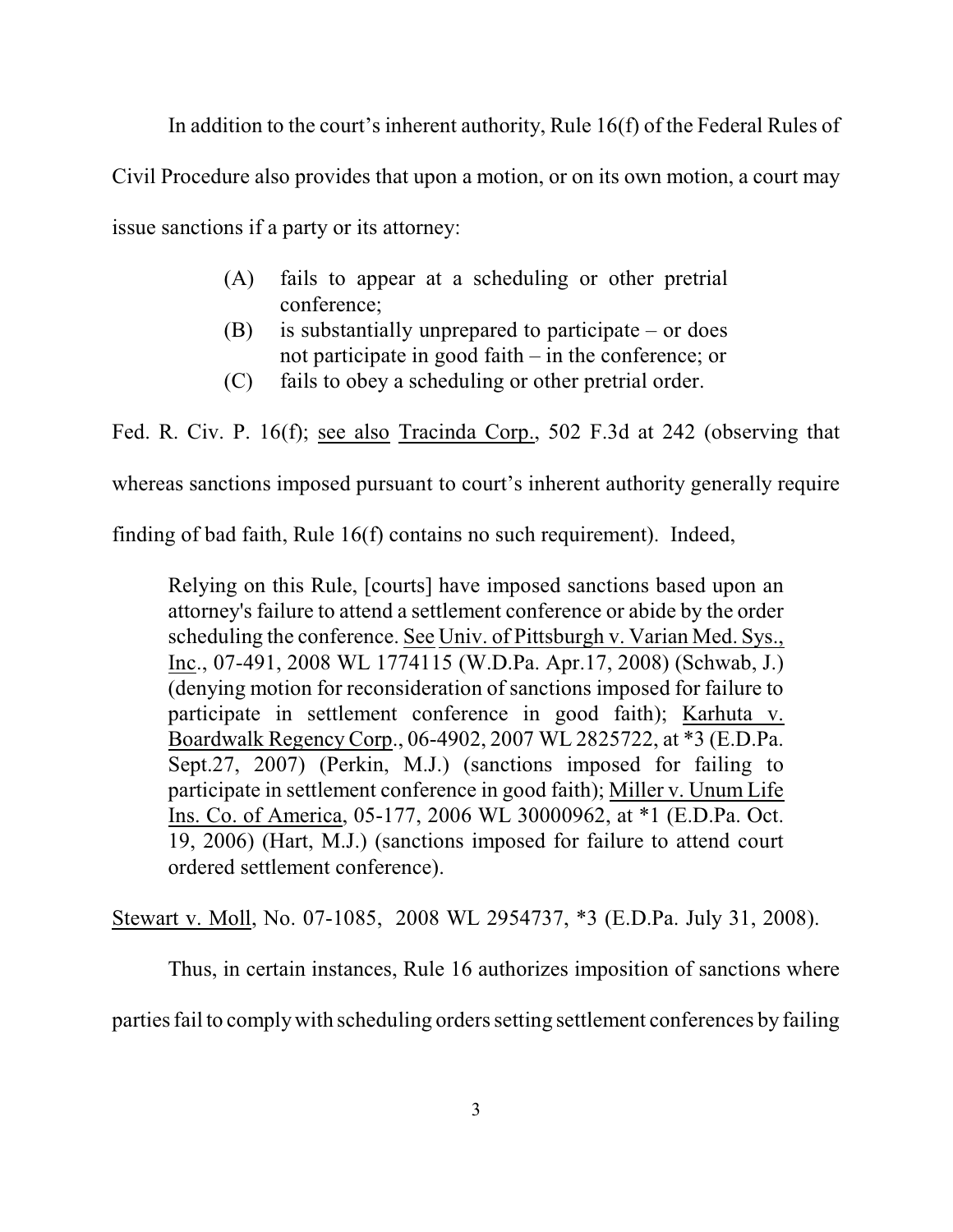to timely and properly file settlement memoranda; Grant v. Omni Health Care Systems of NJ, Inc., No. 08-306, 2009 WL 3151322 (D.N.J. Sept. 24, 2009); by failing to adequately prepare for such conferences, Univ. of Pittsburgh v. Varian Med. Sys., Inc*.,* 07-491, 2008 WL 1774115 (W.D.Pa. Apr.17, 2008); or where a party's failure to disclose its true settlement posture to the court in a timely fashion leads to the unnecessary scheduling of settlement conferences and proceedings. Karhuta v. Boardwalk Regency Corp*.,* 06-4902, 2007 WL 2825722 (E.D.Pa. Sept.27, 2007). In such instances courts typically have only sanctioned defendants when the "Defendant" did not notify the Court beforehand that a settlement conference at this time would be a futile act, thereby wasting the limited time, financial resources and energies of the Court and Plaintiff [at the settlement conference], " Karahuta v. Boardwalk Regency Corp. 2007 WL 2825722 at \*4 (citations omitted) and have held that "Defendants, knowing that they did not possess any additional authority following the initial conference, should have notified the Court before the second conference of their position." Id. at \*6. In contrast, where a party's conduct consists of simply adopting a fixed, inflexible position in an initial mediation session, and that fixed position is timely communicated to others, sanctions often are not appropriate since sanctions cannot be used as a vehicle for pressing parties to surrender honestly held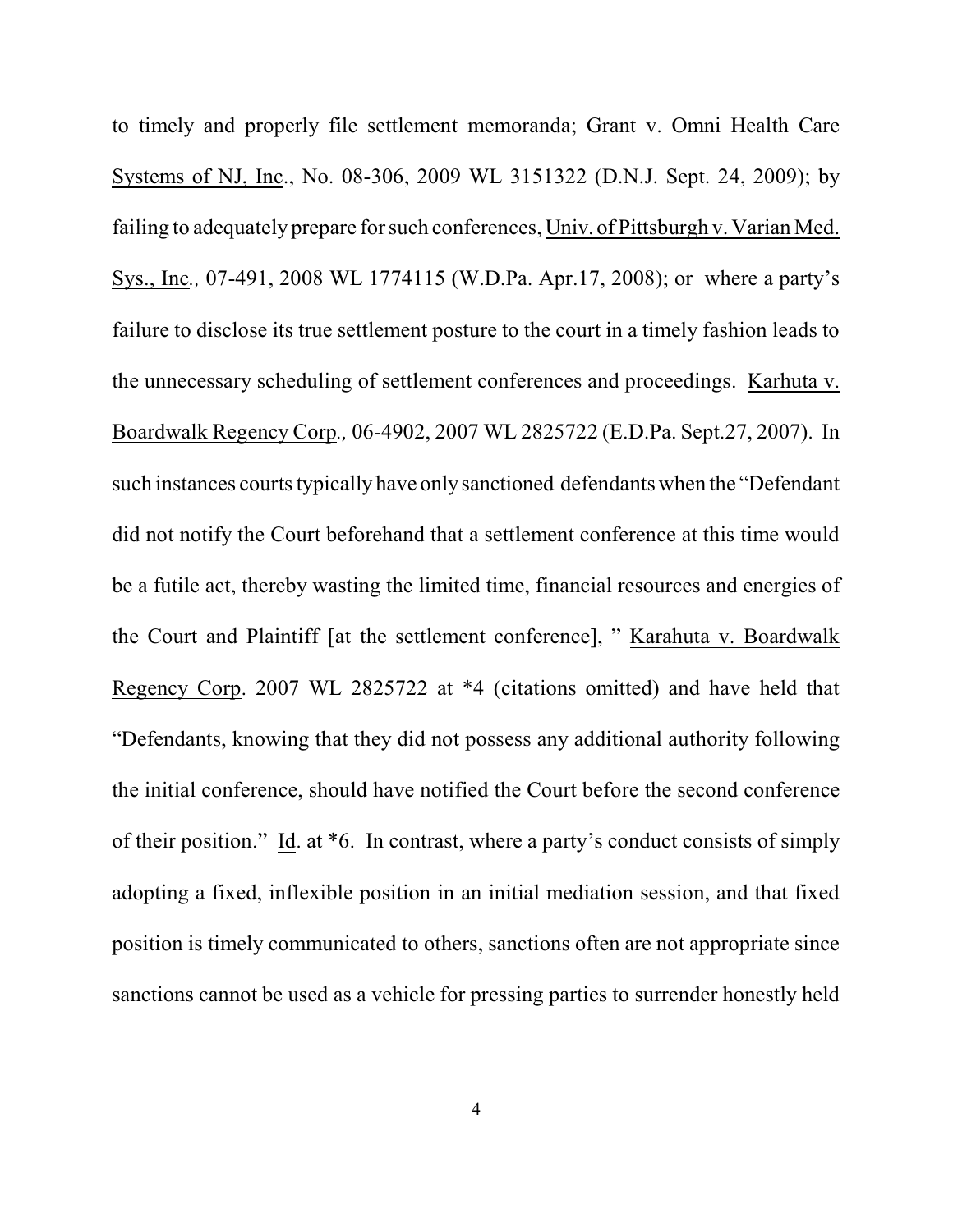convictions on the merits of litigation. See Avance v. Kerr-McGee Chemical, LLC., No. 04-206, 2006 WL 4402359 (W.D. Tex. March 21, 2006).

Yet while this court doubtless has the discretion to order imposition of sanctions in appropriate cases, the exercise of this discretion is guided by certain basic principles. Foremost among these principles is the tenet that sanctions should always be narrowly tailored to meet the misconduct, and should entail no greater punishment than is reasonably necessary to address the specific wrongdoing that confronts the court. See, Klein v. Stahl, GMBH & Co., Maschinefabrik, 185 F.3d 98 (3d. Cir. 1999). This basic, but pivotal, aspect of the exercise of discretion in this area, has been voiced in many ways. Thus, it is well established that, "[b]ecause of their very potency, inherent powers must be exercised with restraint and discretion. A primary aspect of that discretion isthe ability to fashion an appropriate sanction for conduct which abuses the judicial process." Chambers v. NASCO, Inc. 501 U.S. at 44-45 (citation omitted). Therefore, in exercising this authoritywe are cautioned that:

[A] district court must ensure that there is an adequate factual predicate for flexing its substantial muscle under its inherent powers, and must also ensure that the sanction is tailored to address the harm identified. In exercising its discretion under its inherent powers, the court should be guided by the same considerations that guide it in the imposition of sanctions under the Federal Rules. First, the court must consider the conduct at issue and explain why the conduct warrants sanction.

Republic of Philippines v. Westinghouse Elec. Corp. 43 F.3d at 74.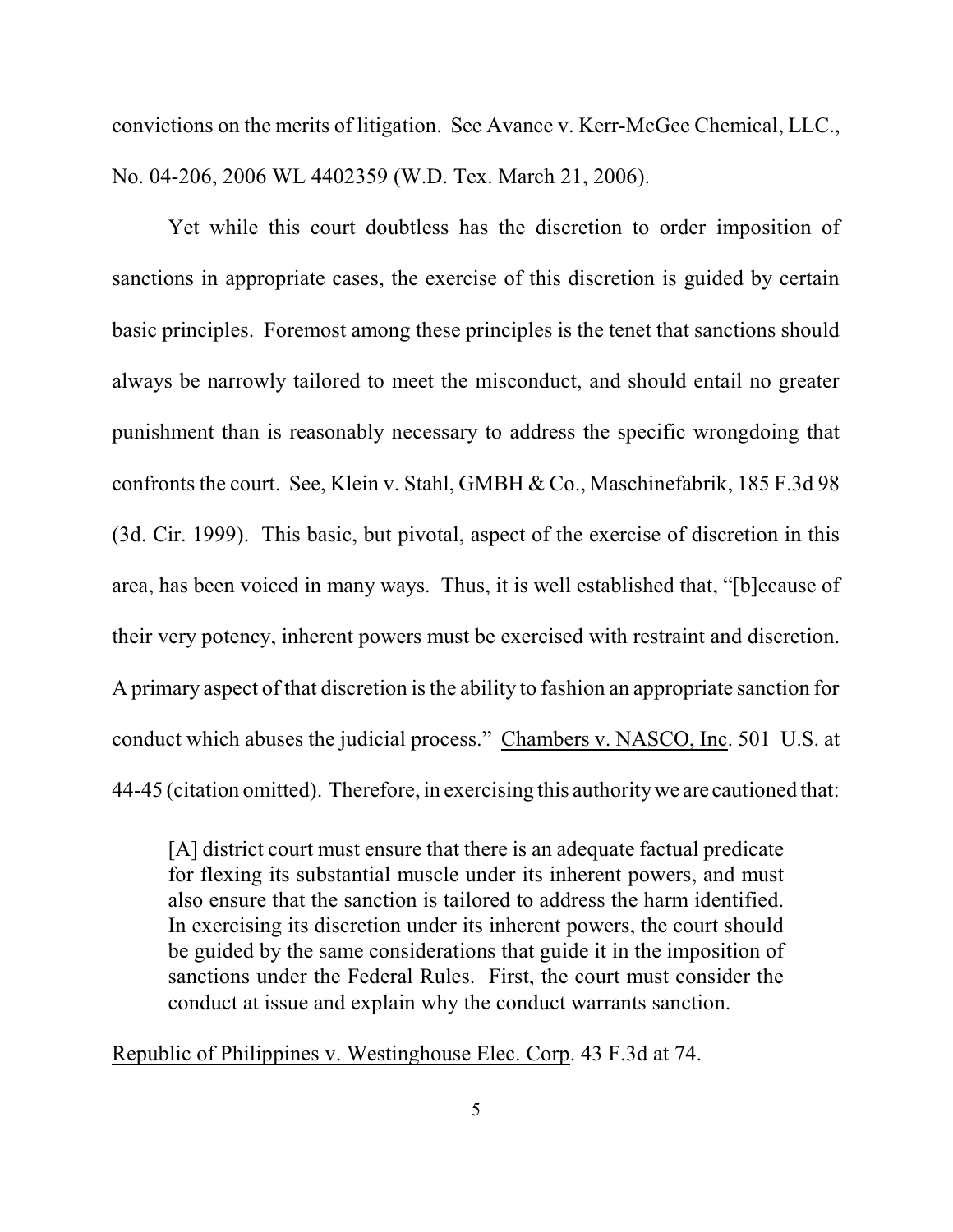#### Moreover:

[H]aving evaluated the conduct at issue, the district court must specifically consider the range of permissible sanctions and explain why less severe alternatives to the sanction imposed are inadequate or inappropriate. Although the court need not "exhaust all other sanctioning mechanisms prior to resorting to its inherent power" (Landon v. Hunt, 938 F.2d at 450, 454 (3d Cir.1991)), the court must explain why it has chosen any particular sanction from the range of alternatives it has identified. See Poulis, 747 F.2d at 868 (sanctions under Fed.R.Civ.P. 16 and 37).

## Id.

Judged against these standards, in the exercise of our discretion we will deny this motion for sanctions. In reaching this result we note that the mediation directed by the court in this case was part of the district's mandatary mediation program. Thus, this is not an instance in which the defendants affirmatively sought out mediation and then failed to comply with the court's order. Moreover, with respect to this mandatory mediation session, while the parties could have doubtless communicated their respective positions to one another with greater clarity in advance ofthe mediation and thus avoided themisunderstandings and disappointment that led to this sanctions motion, at bottom the plaintiff invites us to sanction defendants for adopting a fixed, inflexible position in a mediation conference. Although we will instruct counsel in the future to clearly communicate to opposing